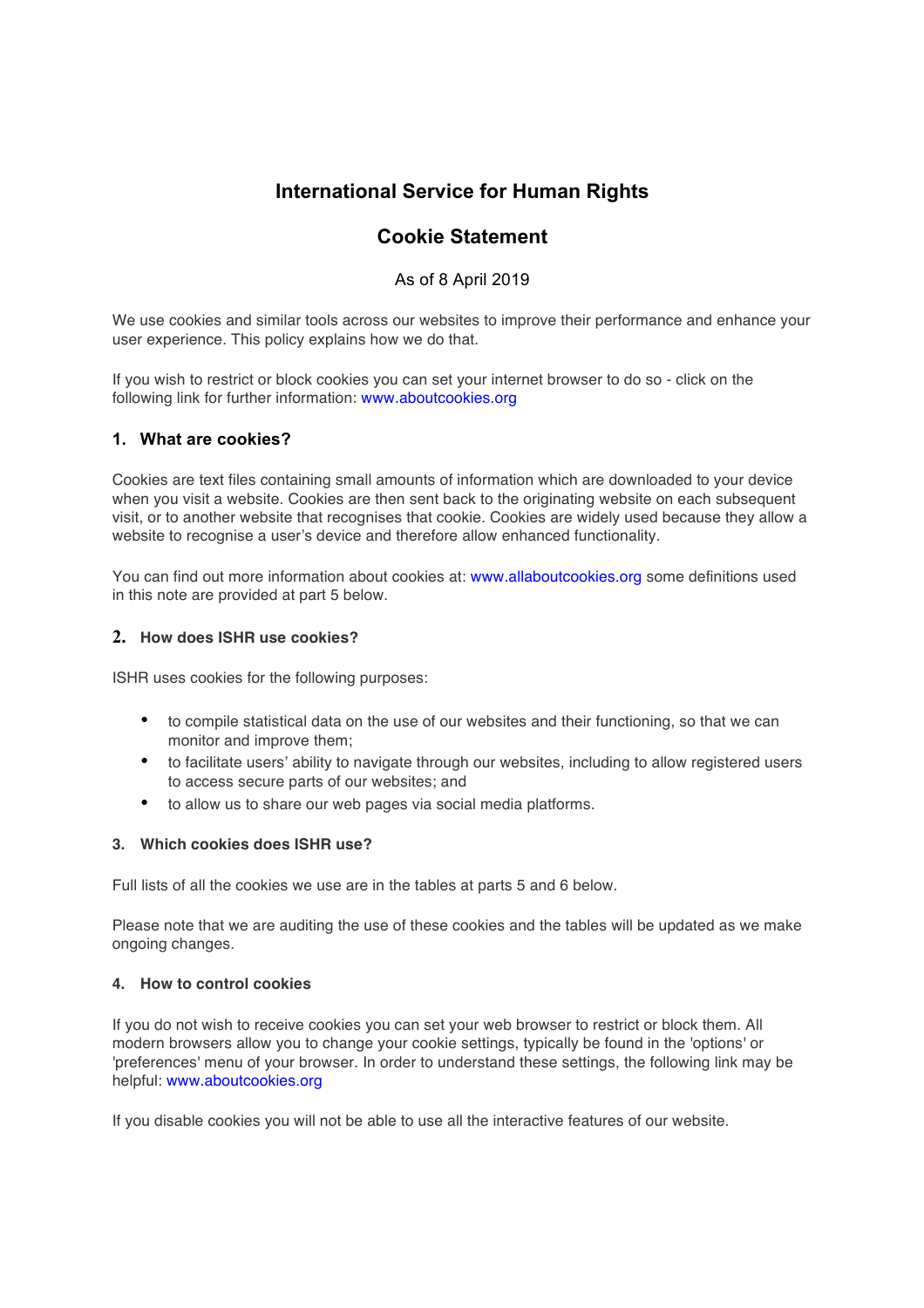### **5. Cookies used by the ISHR website (www.ishr.ch)**

Below is a full list of cookies set by www.ishr.ch

#### **a) Cookies set by our website CMS**

| <b>Cookie</b>       | <b>Purpose / More Information</b>                                                                   | <b>Names</b> | <b>Expiry</b> |
|---------------------|-----------------------------------------------------------------------------------------------------|--------------|---------------|
| Cookie<br>Agreement | Created when the 'OK to Continue' button is<br>clicked in the cookies notice at the top of<br>page. | Ishr website | 1 week        |
|                     | Hides cookies notice on future visits.                                                              |              |               |

#### **b) First Party cookies set by our website**

First-party cookies are those set by a website that is being visited by the user at the time – the website displayed in the URL window. ISHR Decoders uses cookies to authenticate you as a user.

| <b>Cookie</b>       | <b>Purpose / More Information</b>                                                                                                                                                                                                                                                                                                                                                                                                           | <b>Names</b>   | <b>Expiry</b> |
|---------------------|---------------------------------------------------------------------------------------------------------------------------------------------------------------------------------------------------------------------------------------------------------------------------------------------------------------------------------------------------------------------------------------------------------------------------------------------|----------------|---------------|
| Google<br>Analytics | This cookie name (_ga) is associated with<br>Google Universal Analytics - which is a<br>significant update to Google's more<br>commonly used analytics service. This<br>cookie is used to distinguish unique users<br>by assigning a randomly generated<br>number as a client identifier. It is included<br>in each page request in a site and used to<br>calculate visitor, session and campaign<br>data for the site's analytics reports. | $\lrcorner$ ga | 2 years       |
|                     |                                                                                                                                                                                                                                                                                                                                                                                                                                             | $\_$ gat       | 10 minutes    |
| <b>Others</b>       |                                                                                                                                                                                                                                                                                                                                                                                                                                             | has_js         |               |
|                     |                                                                                                                                                                                                                                                                                                                                                                                                                                             | $\_gid$        | 1 day         |
|                     |                                                                                                                                                                                                                                                                                                                                                                                                                                             | device_type    | 10 minutes    |
|                     |                                                                                                                                                                                                                                                                                                                                                                                                                                             | Device         | 10 minutes    |

## **6. Cookies used by the ISHR Academy (www.academy.ishr.ch)**

We use analytics to help us monitor how users are consuming the content and resources available on the ISHR Academy. These analytic insights allow ISHR to improve the service by spotting trends and patterns across the content. To do this the Academy uses the analytics service Matomo installed as a dedicated ISHR service on an isolated server instance which only works through an https connection. This data is linked to the IP address you use when accessing the website, and is only used internally at ISHR.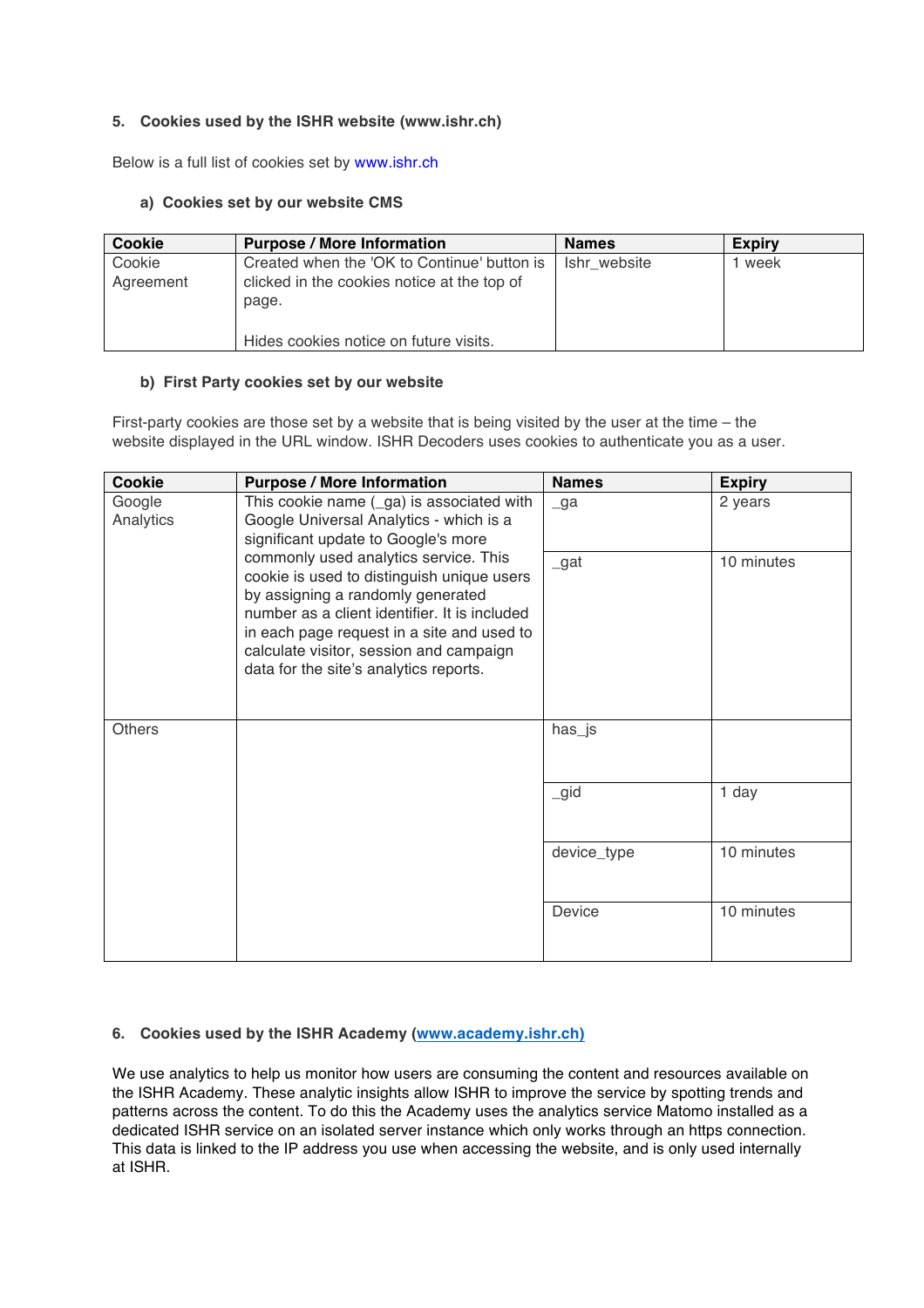# **First Party cookies set by our ISHR Academy website**

First-party cookies are those set by a website that is being visited by the user at the time – the website displayed in the URL window.

| Cookie                         | <b>Purpose / More Information</b>                                                                                                                                                                                                                                                                                                                                                                                                     | <b>Names</b>                          | <b>Expiry</b>                                                     |
|--------------------------------|---------------------------------------------------------------------------------------------------------------------------------------------------------------------------------------------------------------------------------------------------------------------------------------------------------------------------------------------------------------------------------------------------------------------------------------|---------------------------------------|-------------------------------------------------------------------|
| Cookie<br>Agreement            | Created when the 'OK to Continue' button<br>is clicked in the cookies notice.                                                                                                                                                                                                                                                                                                                                                         | cookieControlPrefs                    | 1 month                                                           |
|                                |                                                                                                                                                                                                                                                                                                                                                                                                                                       | cookieControl                         | 1 month                                                           |
| J2EE<br>application<br>session | This cookie in the J2EE web application is<br>used in session tracking. Since HTTP is a<br>stateless protocol, we need to use any<br>session to remember state. JSESSIONID<br>cookie is created by web container and<br>sent along with response to client.                                                                                                                                                                           | <b>JSESSIONID</b>                     | at the end of<br>session (i.e.,<br>when you close<br>the browser) |
| Google<br>Analytics            | This cookie name is associated with<br>Google Universal Analytics - which is a<br>significant update to Google's more<br>commonly used analytics service.<br>This cookie is used to distinguish unique<br>users by assigning a randomly generated<br>number as a client identifier. It is included<br>in each page request in a site and used to<br>calculate visitor, session and campaign<br>data for the site's analytics reports. | _ga                                   | 2 years                                                           |
|                                |                                                                                                                                                                                                                                                                                                                                                                                                                                       | ajs_anonymous_id                      | 1 year                                                            |
|                                |                                                                                                                                                                                                                                                                                                                                                                                                                                       | ajs_group_id                          | 1 year                                                            |
|                                |                                                                                                                                                                                                                                                                                                                                                                                                                                       | ajs_user_id                           | 1 year                                                            |
| Typeform                       | These cookies are associated with<br>Typeform - which is a third party service<br>that specializes in online form building<br>and online surveys. ISHR uses this<br>service for a number of quizzes and<br>interactive games as part of the Learning<br>Modules.                                                                                                                                                                      | ajs_anonymous_id                      | 1 year                                                            |
|                                |                                                                                                                                                                                                                                                                                                                                                                                                                                       | amplitude_id_5c62c1                   | 10 years                                                          |
|                                |                                                                                                                                                                                                                                                                                                                                                                                                                                       | c25b9e0178aec337a                     |                                                                   |
|                                |                                                                                                                                                                                                                                                                                                                                                                                                                                       | fbd6e86e5typeform.                    |                                                                   |
|                                |                                                                                                                                                                                                                                                                                                                                                                                                                                       | com                                   |                                                                   |
|                                |                                                                                                                                                                                                                                                                                                                                                                                                                                       | amplitude_idundefin<br>edtypeform.com | at the end of<br>session (i.e.,<br>when you close<br>the browser) |
|                                |                                                                                                                                                                                                                                                                                                                                                                                                                                       | attribution_user_id                   | 9 months                                                          |
|                                |                                                                                                                                                                                                                                                                                                                                                                                                                                       | device_view                           | 13 months                                                         |
|                                |                                                                                                                                                                                                                                                                                                                                                                                                                                       | <b>PHPSESSID</b>                      | 1 week                                                            |